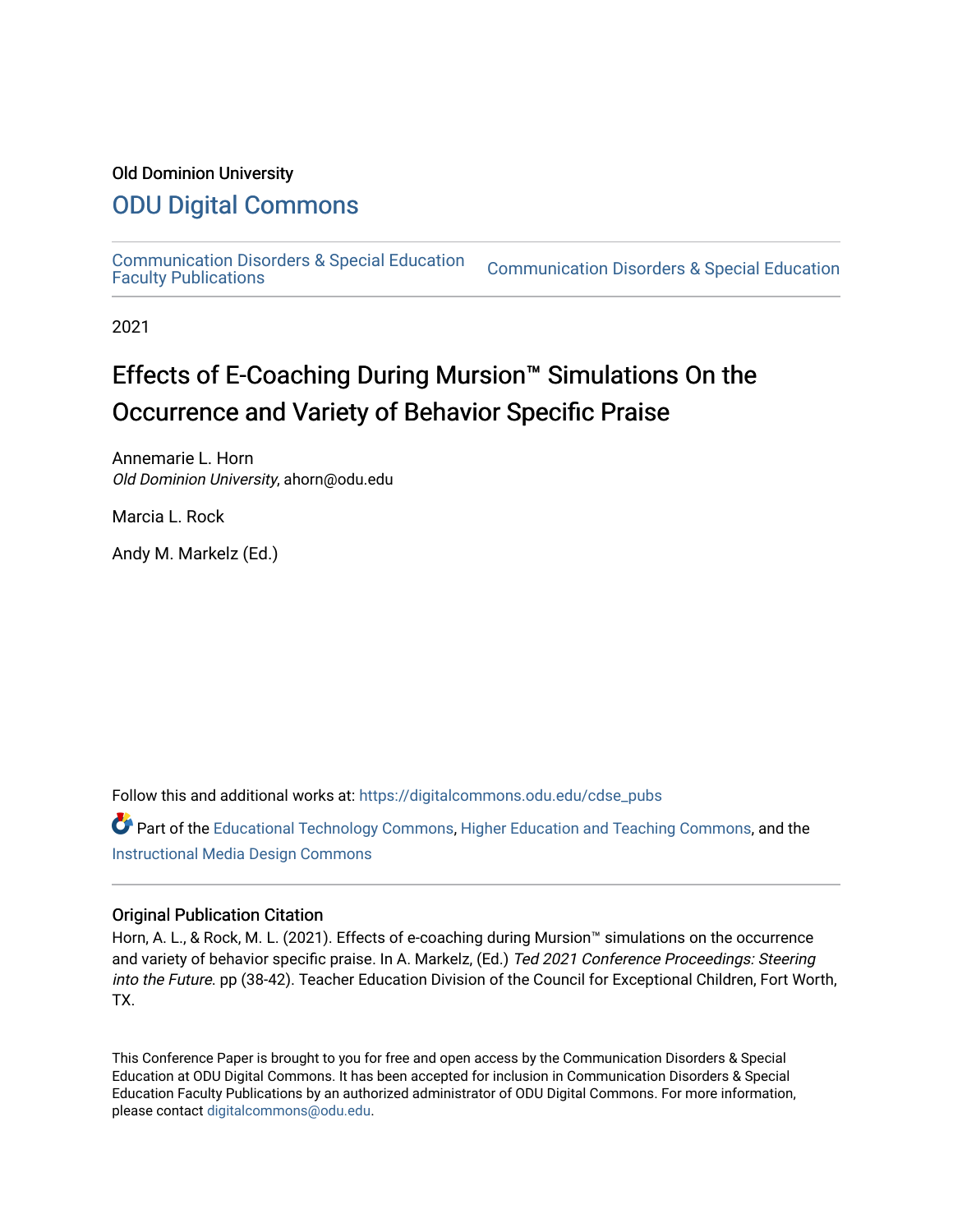Annemarie L. Horn Old Dominion University ahorn@odu.edu

Marcia L. Rock University of North Carolina Greensboro

# EFFECTS OF E-COACHING DURING MURSION™ SIMULATIONS ON THE OCCURRENCE AND VARIETY OF BEHAVIOR SPECIFIC PRAISE

#### **Abstract**

We used a concurrent multiple-baseline research design replicated across participants to evaluate the effects of *e*Coaching on increasing the delivery and maintenance of behavior specific praise (BSP) in a mixed-reality Mursion™ classroom simulation. Participants consisted of four master's students in a special education program. Results showed noteworthy increases in the rate and percent participants gave BSP during the intervention condition. Additionally, praise variety increased in all participants, and high rates of BSP were observed as the intervention was faded and removed all together. Our study extends the extant literature on an emerging evidencebased practice (i.e., BSP) and helps validate *e*Coaching and an effective method for providing immediate feedback during Mursion™ classroom simulations.

#### **Background/Rationale**

Mursion<sup> $TM$ </sup> simulations have received growing attention in teacher preparation programs (Dieker et al., 2014; Judge et al., 2013), and the COVID-19 pandemic led to increased use across universities nationwide. Formerly dubbed TeachLive™, Mursion™ is a "mixed reality" environment that provides users repeated opportunities to implement newly learned instructional practices in a simulated classroom (Hartle & Kaczorowski, 2019). Practice-based learning in a "safe" environment enables preservice teachers an opportunity to refine teaching and behavioral strategies over time before stepping foot into the classroom. Simulations involve a combination of human and computerized components (hence, the term "mixed reality") that work behind the scenes to produce a realistic and interactive environment (Dawson & Lignugaris/Kraft, 2017).

Performance feedback is a critical component of Mursion<sup>™</sup>, and it typically occurs at the conclusion of the simulation (Dalinger et al., 2020). However, preliminary research suggests real-time, in-ear coaching during Mursion™ can improve teacher performance (e.g., Elford et al., 2013), yet findings in the extant literature are limited and mixed, at best. An easy-to-implement behavioral strategy, behavior specific praise (BSP), has been shown empirically to increase student engagement, in real world classrooms, while simultaneously decreasing undesirable classroom behavior (Royer et al., 2019; Zoder-Martell et al., 2019). BSP has also been recognized as a potential evidence-based practice (EBP; Horn et al., in Review; Royer et al., 2019; Zoder-Martell et al., 2019). A need exists to investigate BSP use in virtual classroom environments during teacher development to ensure teacher educators are adequately preparing preservice teachers to implement BSP with fidelity.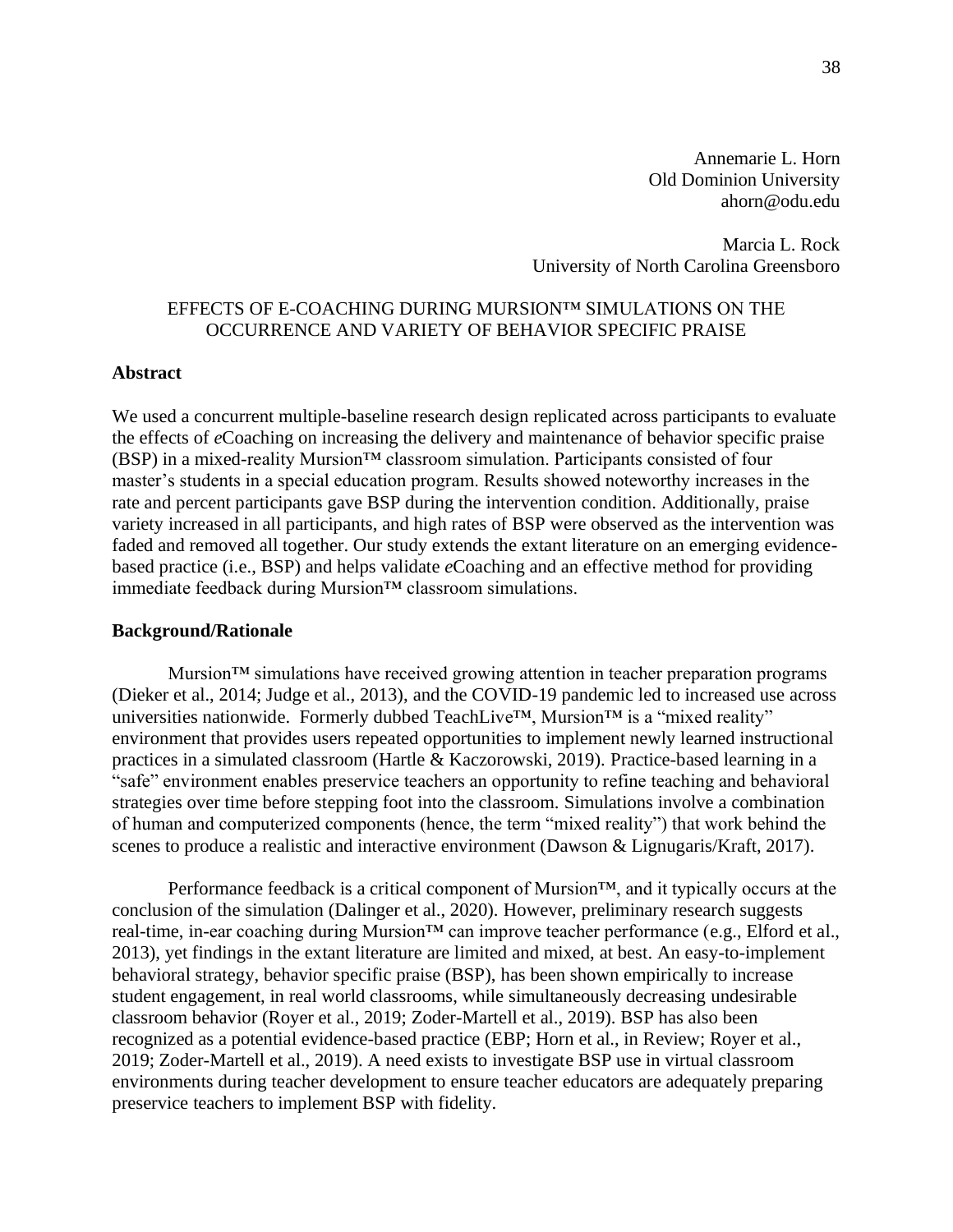# **Purpose of Study**

In response to the aforementioned need, we sought to extend research on *e*Coaching during Mursion™ by experimentally evaluating the effects of real-time feedback delivered via *e*Coaching on increasing the occurrence and variety of BSP given to student avatars in a simulated middle school inclusion classroom. We were interested in learning if master's level students who were enrolled in a graduate-level behavior management course would naturally use BSP, or if practical application of BSP was observed because of bug-in-ear (BIE) coaching. Additionally, we examined how *e*Coaching impacted participants' use of equitable BSP in a simulated classroom setting. The research questions from our study (Horn et al., in Review) included the following:

- 1. Is there a functional relation between *e*Coaching and increased use of behavior-specific praise during a mixed reality classroom teaching simulation for master's students in a special education program?
- 2. How does *e*Coaching impact master's students' use of equitable behavior specific praise, during a mixed reality classroom teaching simulation
- 3. How does *e*Coahing impact master's students' praise variety, as measured by the BSP-OT, during a mixed reality classroom teaching simulation?

# **Method**

We used a concurrent multiple-baseline research design (Ledford & Gast, 2018) replicated across four participants to evaluate the effects of the *e*Coaching in increasing the delivery and maintenance of BSP. Participants reached intervention criterion when 90% of praise statements were coded as BSP for three consecutive sessions. Once they reached criterion, participants immediately transitioned into the fading condition for three sessions (Horn et al., in Review), and one maintenance probe followed fading for all participants. We defined BSP as a positive verbal praise statement given by a participant to a student avatar specifying a description of the behavior being reinforced within 3s of its occurrence (Horn et al., in Review; Scheeler et al., 2018).

We used three recording methods to analyze various dimensions of BSP. First, frequency recording revealed the number of BSP statements given to student avatars by participants. We converted these data to percentage of BSP and rate of BSP per minute. Second, we were interested in learning whether participants directed increased rates of BSP toward the student avatar with a diagnosis of ASD and challenging behavior. To achieve this, we evaluated how *e*Coaching impacted participants use of equitable BSP in an inclusive middle school classroom simulation by comparing the rate in which BSP was delivered to the student avatar with ASD compared to his typically developing peers. Third, we adapted the Behavior-Specific Praise— Observation Tool (BSP-OT; Markelz et al., 2021) to analyze BSP variety and reported the rate of BSP variety per minute. Using interval recording, independent observers indicated each praise statement given (i.e., general praise, BSP) while recording the variety and simultaneously noting who the praise statement was directed toward (e.g., student avatar, group). We calculated varied praise by dividing the number of different descriptive words or adjectives (e.g., love, good, excellent) used by the total number of BSP statements given (Markelz et al., 2021).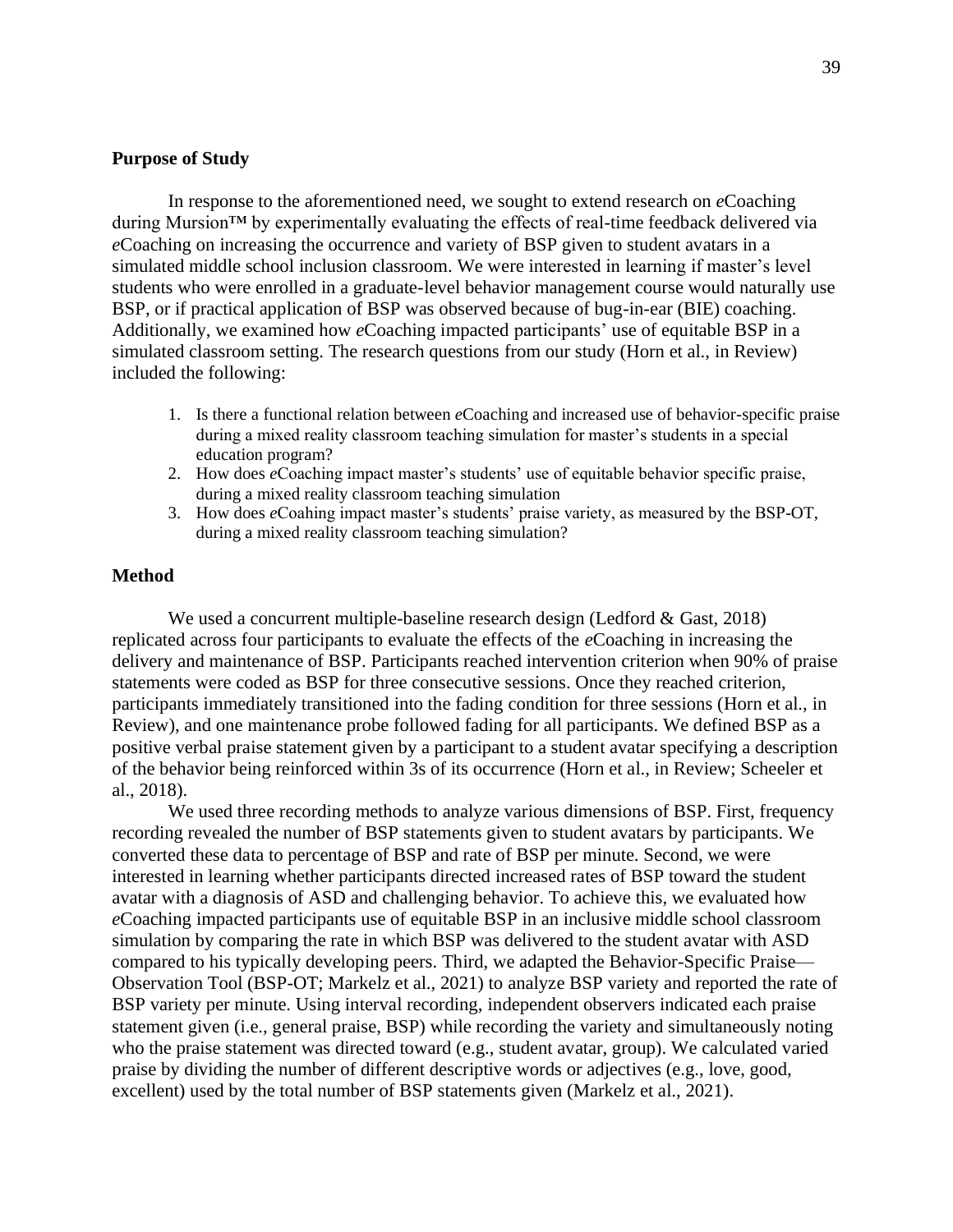#### **Results**

#### *Occurrence of Behavior Specific Praise during Mursion™*

Study results indicate that participants did not provide BSP consistently (i.e., range, from 0% to 50%) or frequently (i.e., range, from 0 to .4 per minute) during the baseline condition. Upon introduction of the independent variable (i.e., immediate feedback via BIE), data reveal an increase in the use and rate of BSP by all for participants (Khyla =  $72\%$ ; Tina =  $58\%$ ; Linsley = 87%; Kim = 80%). Further, fading and maintenance data show that all four participants continued using a high percentage of BSP during each session as the intervention was faded and removed.

### *Equitable Praise*

During the baseline condition, participants were observed using similar mean rates of praise across all students (Nate = .5; Dev = .2; Jasmine = .1). Participants were not observed giving BSP to groups during baseline. During the intervention condition, the mean rate of individual BSP increased and greater differentiation rates were observed (Nate =  $6.1$ ; Dev =  $4.3$ ; Jasmine = 2.6). Group-directed BSP was observed during the intervention condition, and similar to the latter, higher rates of BSP were observed when the group included Nate. The mean rate of BSP in a group that included Nate (i.e., Nate and at least one other student) was 2.1, compared to a mean rate of 1.3 when the group did not include Nate. High rates of equitable BSP continued as the intervention was faded and removed all together, with individual BSP given to Nate being at least twice that of Dev and Jasmine.

#### *Praise Variety*

Participants used little-to-no variety when giving BSP during the baseline condition. As the percentage and rate of BSP increased during the intervention condition, an increase in praise variety was observed across participants as well (e.g., great, good, excellent, like, appreciate, amazing, nice, wonderful, awesome). Participants continued using variety when giving praise as the intervention was faded and removed.

#### *Social Validity Survey*

Results from the social validity questionnaire revealed all participants "liked" receiving feedback via *e*Coaching during Mursion™ simulations, crediting feedback delivery for improving their ability to provide BSP. One participant shared, "The feedback taught me what behavior to look for to praise and how to be specific." Another participant stated, "I found that I enjoyed presenting more opportunities for the students to respond just so I could give them more praise. This makes me think of my teaching style…this experience will make me redesign my teaching to be more interactive and will help me build a more student driven agenda to accomplish the curriculum."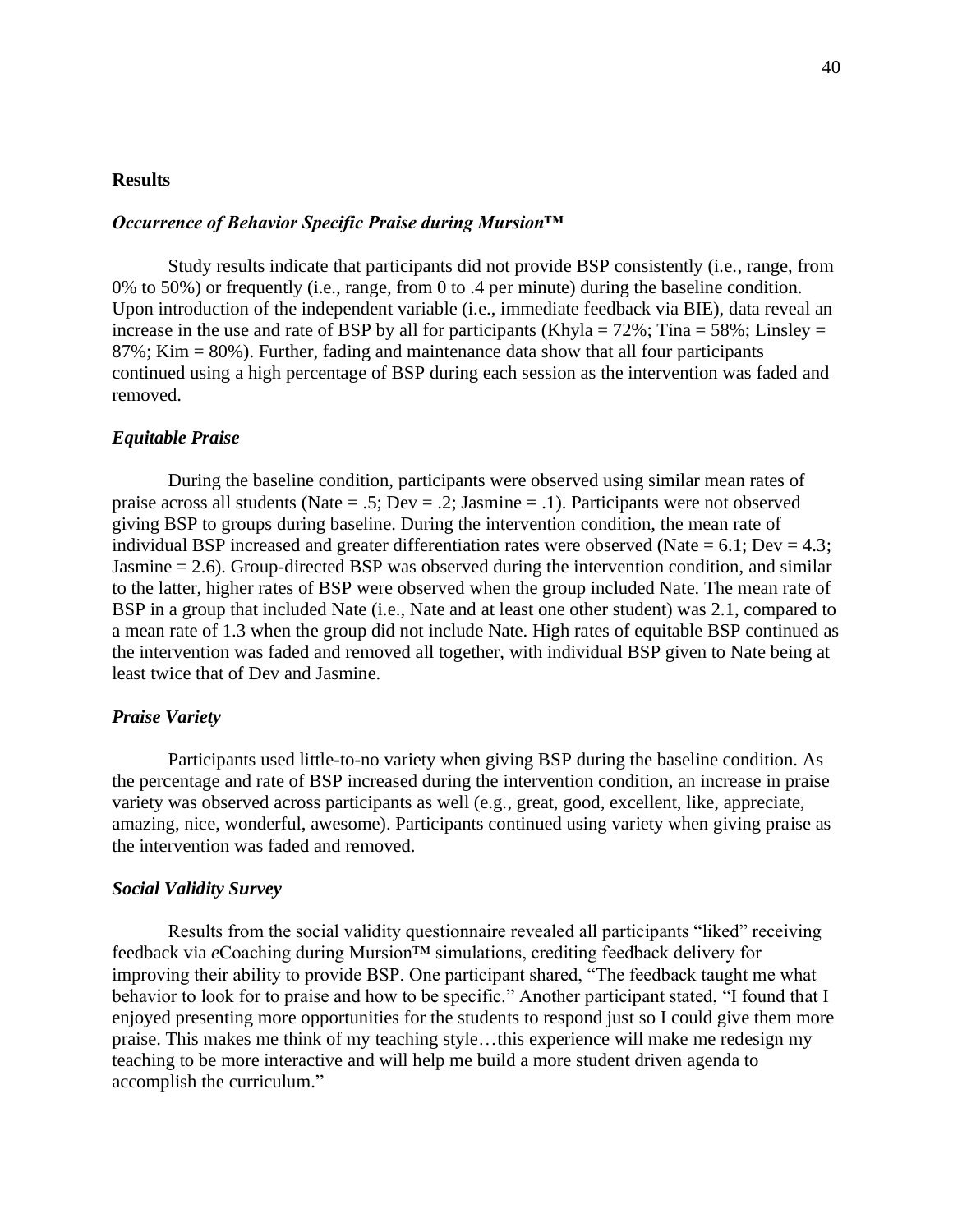### **Discussion**

Results from our investigation suggest providing real-time feedback via *e*Coaching during a mixed-reality classroom simulation is an effective training technique to use during teacher preparation/development. Our findings are consistent with those from Elford and colleagues (2013), validating the value in providing immediate feedback delivered via BIE while engaging in a Mursion™ simulation. Our research extends the literature by targeting an emerging evidence-based practice (i.e., BSP), and in addition to examining the occurrence of BSP, we also measured equitable BSP as well as praise variety. Still, more research is needed.

# **Implications**

Based on our research findings, we recommend:

- 1. Providing practice-based learning opportunities with feedback delivered via BIE during teacher preparation in simulated classroom environments, such as Mursion™.
- 2. Incorporating equitable BSP and praise variety when preparing pre- and in-service teachers to use BSP, during simulated clinical experiences, such as Mursion™.
- 3. Researchers consider using a behavior specific praise observational tool, such as the BSP-OT (Markelz et al., 2021) to measure the dimensions of effective praise use.

# **Conclusion**

Using mixed-reality teaching simulations in teacher preparation/development is not a new concept (Dieker et al., 2014; Judge et al., 2013). Our results align with preliminary findings from Elford et al. (2013), showing positive effects when BIE coaching is used during Mursion<sup>TM</sup> classroom simulations. Results from our study support using Mursion™ with BIE coaching during teacher development, as an approach to providing practice-based learning opportunities with feedback that resulted in substantial changes in participants' BSP use (i.e., occurrence, equity, variety).